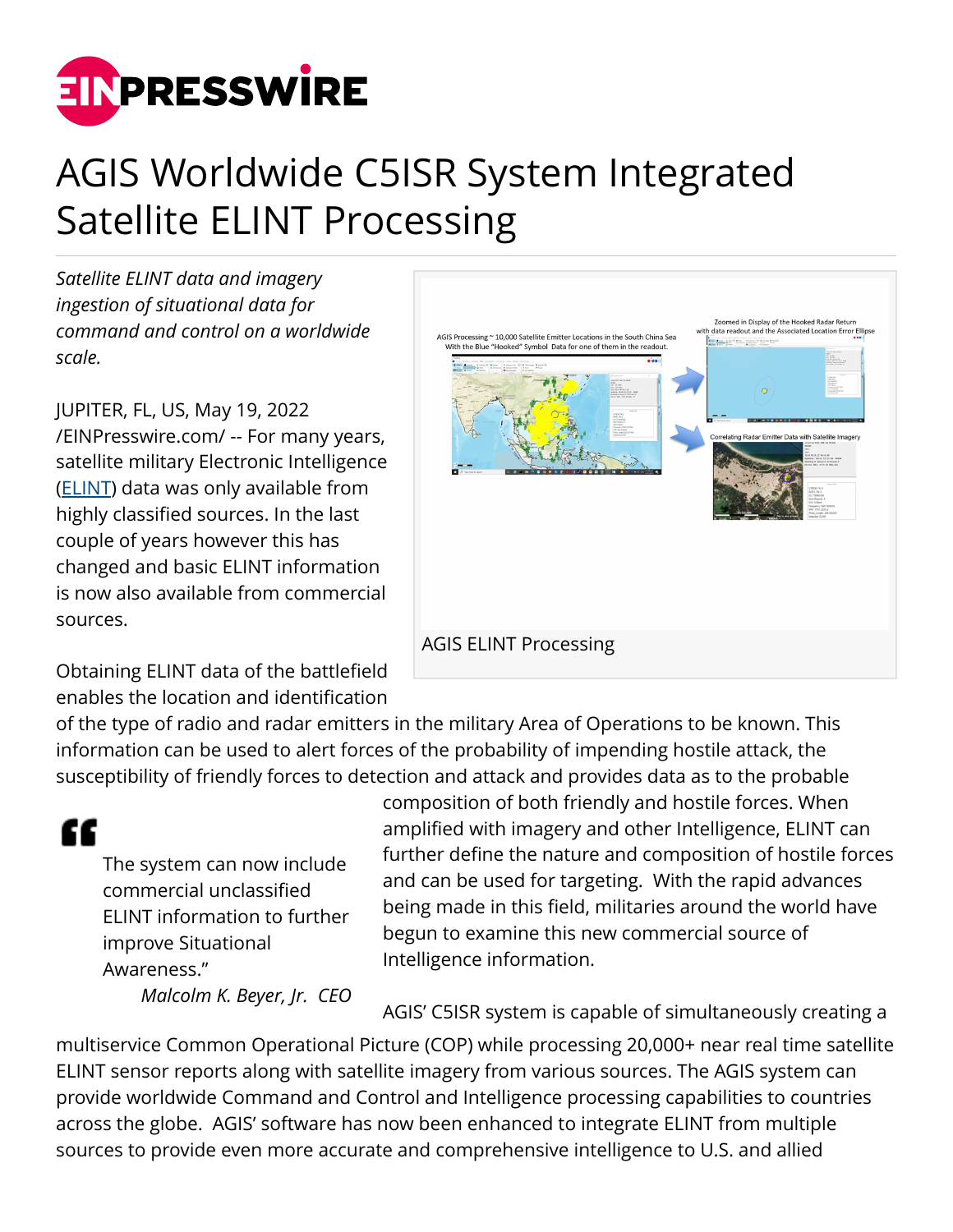customers on Android and iPhone platforms as well.

This new capability enhances AGIS' existing Multi Domain Data Link (MDDL) fabric which enables the forwarding of data between current U.S. Army, Navy, Air Force, Marine Corps and NATO C5ISR systems, thereby creating a synchronized COP and increasing the effectiveness of U.S. Air, Ground, Sea and NATO Joint Forces Operations.

## So what is ELINT?

ELINT is a subset of Electronic Warfare (EW). ELINT is defined as intelligence gathered from signals intercepted by sensors that are integrated with ground or aircraft or naval or satellite systems. ELINT is used to search, intercept, locate and identify radiated electromagnetic energy for the purpose of using real-time radiations or emissions to provide a better understanding of the Electronic Order of Battle (EOB).







AGIS Processing Satellite Emitter Locations in South China Sea With Blue 'Hooked' Symbol Data readout



North Vietnam Correlated Emitter and Imagery Data

capabilities. It is used to identify radar systems, missile launchers, aircraft, communications networks, as well as other electronics-based weaponry. This information is used by commanders to help plan their operations more effectively and take actions to avoid detection by enemy forces.

When ELINT radar emissions are detected on the ground, the C5ISR system can be directed to create radar coverage diagrams based on the terrain surrounding the radar. This permits analysis of when radars are able to acquire aircraft, vehicles and personnel.

AGIS' low cost C5ISR system also has the capability to simultaneously monitor and display both classified and unclassified worldwide data including ship ([AIS](https://en.wikipedia.org/wiki/Automatic_identification_system)) and aircraft ([ADS-B](https://en.wikipedia.org/wiki/Automatic_Dependent_Surveillance%E2%80%93Broadcast)) transponders. AGIS can now integrate BlackSky satellite imagery, Hawkeye360 and KLEOS commercial satellite ELINT so that it can be overlaid with other ELINT, AIS, ADS-B and military data links, including